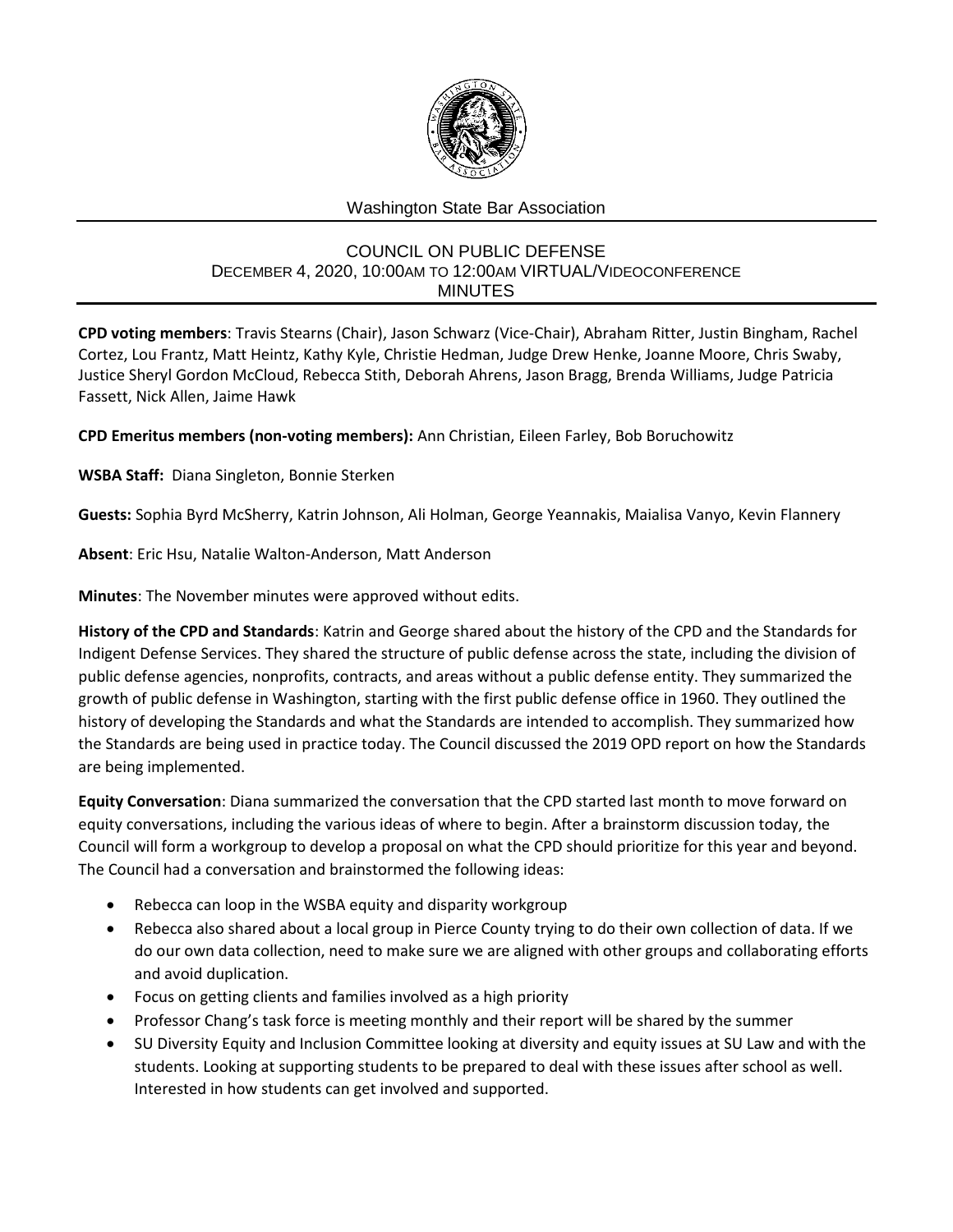- How to include the private bar in the conversation? Expand the brainstorming to raise level of practice and learn from each other.
- Possibly ask WACDL for a liaison to WDA/CPD (Lou and Christie can follow up)
- OPD has been focusing on trainings a lot and can help make more connections and build opportunities
- Other trainings, like being done by WDA, WSBA, etc. get an inventory of everything going on and have those groups talk to each other to make sure folks know about the opportunities (rather than CPD create new trainings)
- Collecting data with partners like SU and OPD and the Commissions. Get inventory of who is collecting data already so that CPD can concentrate on what is not being done by anyone else and coordinate the efforts that are being made. Try not to recreate the wheel
- Look at prosecutorial charging of sentence enhancements and propose changes could be a big area of impact
- Need to help with analysis of the data that's been collected (some groups struggling to analyze with the right lens)
- Create a report outlining all the work that has been done, is underway, and where the holes are then go to the legislature to help fill those gaps
- CPD could serve as a clearing house of information being gathered
- Identify system to support practitioners in doing an audit of their work through a race equity lens

Travis shared about the January Council meeting. The Council will take one hour to brainstorm more on this and decide whether to create additional subcommittees or workgroups. In the meantime, folks should let the chairs know their capacity to work on projects. The Council will consider one or two workgroups that look at organizational issues or community/systemic issues. The meeting will start at 9:30am and then will break into smaller groups to discuss committee work.

**Independence Committee General Rule**: Ann presented additional edits that were made to the new General Rule that makes it clearer to judges what role they play. The original draft was approved at the last meeting but additional comments and edits were added. The edits discussed at the last meeting were incorporated into section (d) and within the authority that the full CPD gave the committee. The Committee made additional edits to clarify further. The standards committee also met with regard to case weighting and incorporated edits based on those conversations in section (c). Additional edits were then added based on feedback that was collected from a judge about concerns with monitoring the quality of representation. The Committee presented two potential options to remedy these concerns. Ann asked for feedback on the edits, and whether the CPD should send out the draft rule for more comments to stakeholders. The Council had a discussion and the committee members addressed questions. Christie moved to accept select edits highlighted in Sections (c) and (d), noting that the Committee will continue to review additional revisions regarding quality of representation for later consideration. Deborah seconded. After discussion, Travis moved to table to conversation to the next meeting to take a vote on the entire document at once, but did not receive a second. After additional discussion, the Council approved the edits to Sections (c) and (d). Justice Gordon McCloud abstained.

The Independence Committee will continue discussing the two options for more clarity on a judge's role in monitoring the quality of representation and bring a draft back to the Council in January for a discussion and vote.

**OPD Budget Request**: Travis shared that the OPD budget request is going to the legislature in 2021. A letter was circulated before the meeting to support the OPD budget. Travis noted that the Council has already voted in the past verifying that this issue is in compliance with GR 12.2. Rebecca moved to approve the letter, and Jason seconded. All approved.